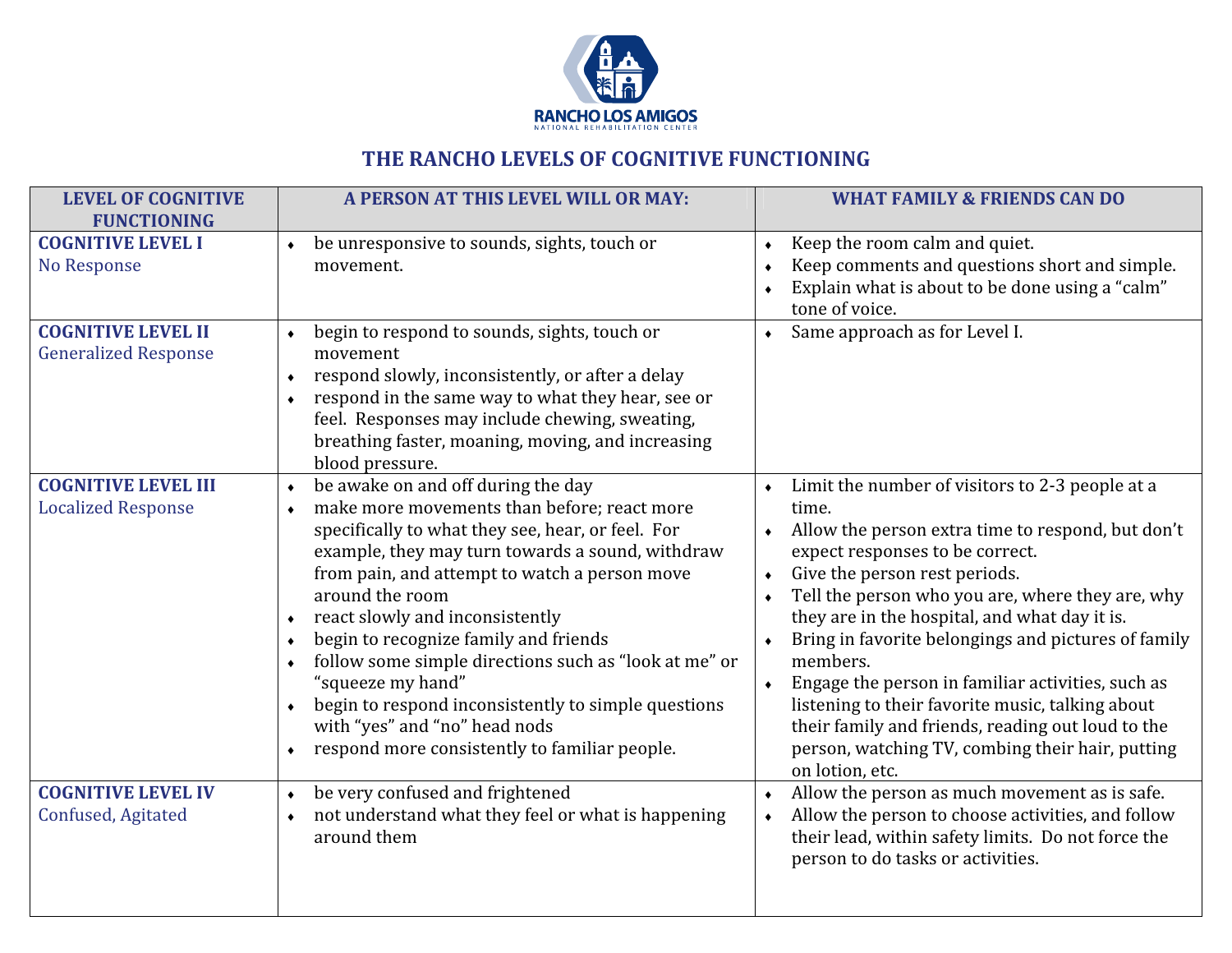| <b>LEVEL OF COGNITIVE</b><br><b>FUNCTIONING</b>                     | A PERSON AT THIS LEVEL WILL OR MAY:                                                                                                                                                                                                                                                                                                                                                                                                                                                                                                                                                                                                                                                                                                                                                                                                                                                                                                                                           | <b>WHAT FAMILY &amp; FRIENDS CAN DO</b>                                                                                                                                                                                                                                                                                                                                                                                                                                                                                                                                                                                                                                                                                                                                                                                                                                                      |
|---------------------------------------------------------------------|-------------------------------------------------------------------------------------------------------------------------------------------------------------------------------------------------------------------------------------------------------------------------------------------------------------------------------------------------------------------------------------------------------------------------------------------------------------------------------------------------------------------------------------------------------------------------------------------------------------------------------------------------------------------------------------------------------------------------------------------------------------------------------------------------------------------------------------------------------------------------------------------------------------------------------------------------------------------------------|----------------------------------------------------------------------------------------------------------------------------------------------------------------------------------------------------------------------------------------------------------------------------------------------------------------------------------------------------------------------------------------------------------------------------------------------------------------------------------------------------------------------------------------------------------------------------------------------------------------------------------------------------------------------------------------------------------------------------------------------------------------------------------------------------------------------------------------------------------------------------------------------|
| <b>COGNITIVE LEVEL IV</b><br>Confused, Agitated<br>(Continued)      | overreact to what they see, hear, or feel by hitting,<br>$\blacklozenge$<br>screaming, using abusive language, or thrashing<br>about. In some cases, they may need to be restrained<br>to prevent hurting themselves or others<br>be highly focused on their basic needs; i.e. eating,<br>relieving pain, going back to bed, going to the<br>bathroom, or going home<br>may not understand that people are trying to help<br>them<br>not pay attention or be unable to concentrate for<br>$\blacklozenge$<br>more than a few seconds<br>have difficulty following directions<br>٠<br>recognize family/friends some of the time; with help,<br>be able to do simple routine activities as feeding<br>themselves, dressing or talking.                                                                                                                                                                                                                                          | Give the person breaks and change activities<br>frequently especially if they are easily distracted,<br>restless or agitated.<br>Keep the room quiet and calm. For example, turn<br>off the TV and radio, don't talk too much and use a<br>calm voice.<br>Limit the number of visitors to 2-3 people at a<br>time.<br>Experiment to find familiar activities that are<br>calming to the person such as listening to music,<br>eating, etc.<br>Bring in family pictures and personal items from<br>home, to make the person feel more comfortable.<br>Tell the person where they are and reassure the<br>person that they are safe.<br>Take the person for rides, if the person uses a<br>wheelchair. If ambulatory, take the person for<br>short walks in a safe environment.                                                                                                                |
| <b>COGNITIVE LEVEL V</b><br>Confused, Inappropriate,<br>Nonagitated | be able to pay attention for only a few minutes<br>be confused and have difficulty making sense of things<br>around them<br>not know the date, where they are or why they are in<br>$\blacklozenge$<br>the hospital<br>need step-by-step instructions to start or complete<br>$\blacklozenge$<br>everyday activities, such as brushing their teeth, even<br>when physically able<br>become overwhelmed and restless when tired or<br>when there are too many people around<br>have a poor memory. They will remember past<br>events which happened prior to the accident better<br>than their daily routine or information they have been<br>told since the injury<br>try to fill in gaps in memory by making things up<br>٠<br>may get stuck on an idea or activity and need help<br>$\blacklozenge$<br>switching to the next step<br>focus on basic needs such as eating, relieving pain,<br>$\blacklozenge$<br>going back to bed, going to the bathroom, or going<br>home. | Repeat questions or comments as needed. Don't<br>assume they will remember what you have told<br>the person previously.<br>Tell the person the day, date, name and location of<br>$\blacklozenge$<br>the hospital, and why they are in the hospital<br>when you first arrive and before you leave.<br>Keep a calendar and list of visitors available.<br>Keep comments and questions short and simple.<br>Help the person organize and get started on an<br>activity.<br>Limit the number of visitors to 2-3 people at a<br>time.<br>Give the person frequent rest periods when they<br>$\blacklozenge$<br>have problems paying attention.<br>Limit the number of questions you ask. Try not to<br>"test" the patient by asking a lot of questions.<br>Help the person connect what they remember<br>with what is currently going on with their family,<br>friends, and favorite activities. |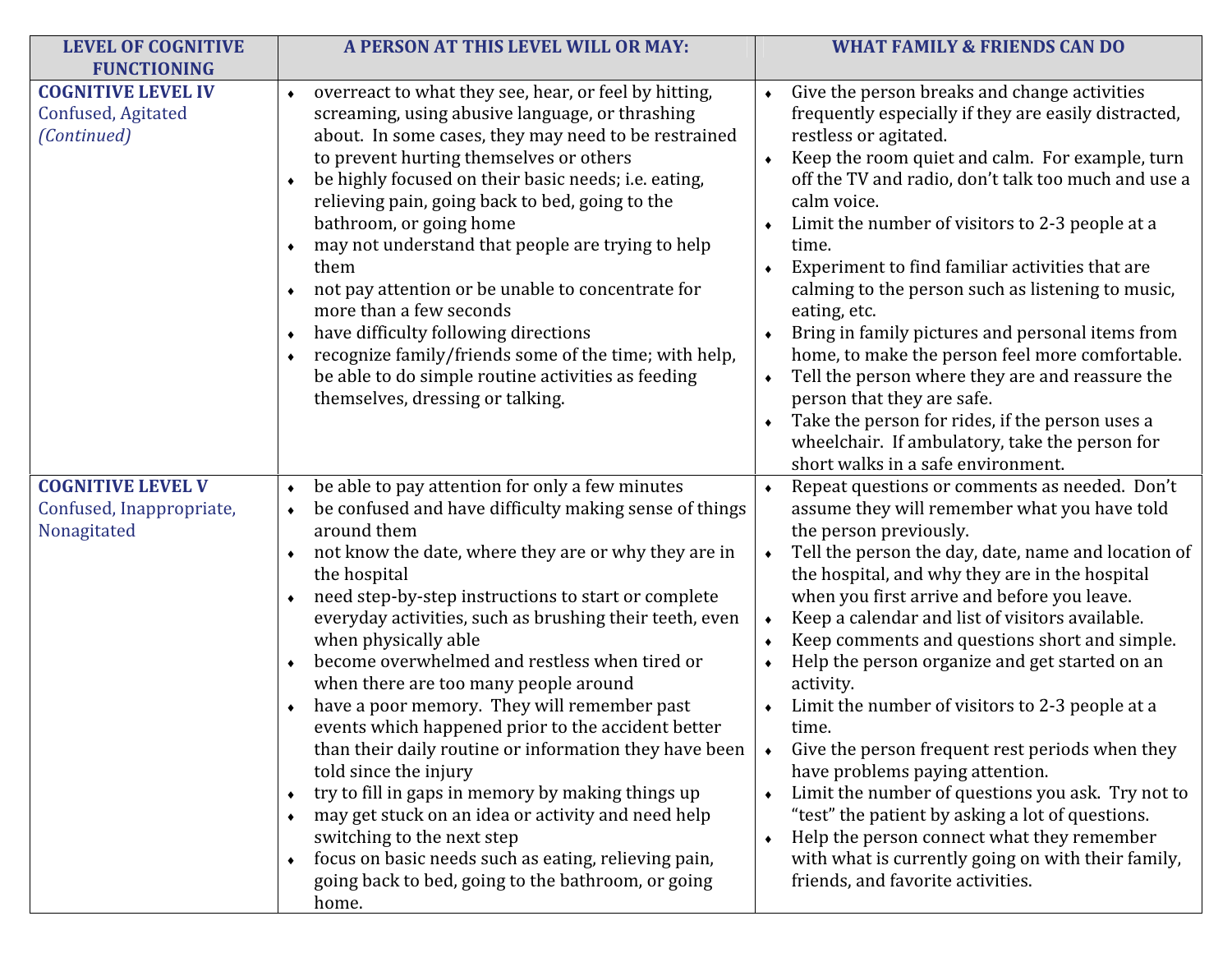| <b>LEVEL OF COGNITIVE</b><br><b>FUNCTIONING</b>                                    | A PERSON AT THIS LEVEL WILL OR MAY:                                                                                                                                                                                                                                                                                                                                                                                                                                                                                                                                                                                                                                                                                                                                                                                                                                                                                                                                                                                                                                                                                                                                                                                                                                                        | <b>WHAT FAMILY &amp; FRIENDS CAN DO</b>                                                                                                                                                                                                                                                                                                                                                                                                                                                                                                                                                                                                                                                                                                                         |
|------------------------------------------------------------------------------------|--------------------------------------------------------------------------------------------------------------------------------------------------------------------------------------------------------------------------------------------------------------------------------------------------------------------------------------------------------------------------------------------------------------------------------------------------------------------------------------------------------------------------------------------------------------------------------------------------------------------------------------------------------------------------------------------------------------------------------------------------------------------------------------------------------------------------------------------------------------------------------------------------------------------------------------------------------------------------------------------------------------------------------------------------------------------------------------------------------------------------------------------------------------------------------------------------------------------------------------------------------------------------------------------|-----------------------------------------------------------------------------------------------------------------------------------------------------------------------------------------------------------------------------------------------------------------------------------------------------------------------------------------------------------------------------------------------------------------------------------------------------------------------------------------------------------------------------------------------------------------------------------------------------------------------------------------------------------------------------------------------------------------------------------------------------------------|
| <b>COGNITIVE LEVEL V</b><br>Confused, Inappropriate,<br>Nonagitated<br>(Continued) |                                                                                                                                                                                                                                                                                                                                                                                                                                                                                                                                                                                                                                                                                                                                                                                                                                                                                                                                                                                                                                                                                                                                                                                                                                                                                            | Bring in family pictures and personal items from<br>home.<br>Reminisce about familiar and fun past activities.                                                                                                                                                                                                                                                                                                                                                                                                                                                                                                                                                                                                                                                  |
| <b>COGNITIVE LEVEL VI</b><br>Confused, Appropriate                                 | be somewhat confused because of memory and<br>$\blacklozenge$<br>thinking problems. Will remember main points from<br>a conversation, but forget and confuse the details. For<br>example, they may remember they had visitors in the<br>morning, but forget what they talked about<br>follow a schedule with some help, but become<br>$\bullet$<br>confused by changes in the routine<br>know the month and year, unless there is a severe<br>memory problem<br>pay attention for about 30 minutes, but have trouble<br>concentrating when it is noisy or when the activity<br>involves many steps. For example, at an intersection,<br>they may not be able to step off the curb, watch for<br>cars, watch the traffic light, walk, and talk at the same<br>time<br>brush their teeth, get dressed, feed themselves etc.,<br>with help; know when they need to use the bathroom<br>do or say things too fast, without thinking about<br>$\bullet$<br>potential consequences<br>know that they are hospitalized because of an injury,<br>but will not understand all of the problems they are<br>having<br>be more aware of physical problems than thinking<br>$\bullet$<br>problems. They often associate their problems with<br>being in the hospital and think they'll be fine at home. | Repeat things. Discuss things that have happened<br>$\bullet$<br>during the day to help the person improve their<br>ability to recall what they have been doing and<br>learning.<br>Encourage the person to repeat information that<br>they need or want to remember.<br>Provide cues to help the person start and continue<br>activities.<br>Encourage the person to use familiar visual and<br>written information to help the person with their<br>memory (e.g. calendar).<br>Encourage the person to participate in all<br>$\bullet$<br>therapies. They will not fully understand the<br>extent of their problems and the benefits of<br>therapy.<br>Encourage the person to write down something<br>$\blacklozenge$<br>about what they have done each day. |
| <b>COGNITIVE LEVEL VII</b><br>Automatic, Appropriate                               | follow a set schedule<br>be able to do routine self care without help, if<br>physically able. For example, they can dress or feed<br>themselves independently<br>have problems in new situations and may become<br>$\bullet$<br>frustrated or act without thinking first<br>have problems planning, starting, and following<br>$\bullet$<br>through with activities                                                                                                                                                                                                                                                                                                                                                                                                                                                                                                                                                                                                                                                                                                                                                                                                                                                                                                                        | Approach for Levels VII and VIII are the same:<br>Treat the person as an adult while still providing<br>guidance and assistance in decision making. Their<br>opinions should be respected and their feelings<br>should be validated.                                                                                                                                                                                                                                                                                                                                                                                                                                                                                                                            |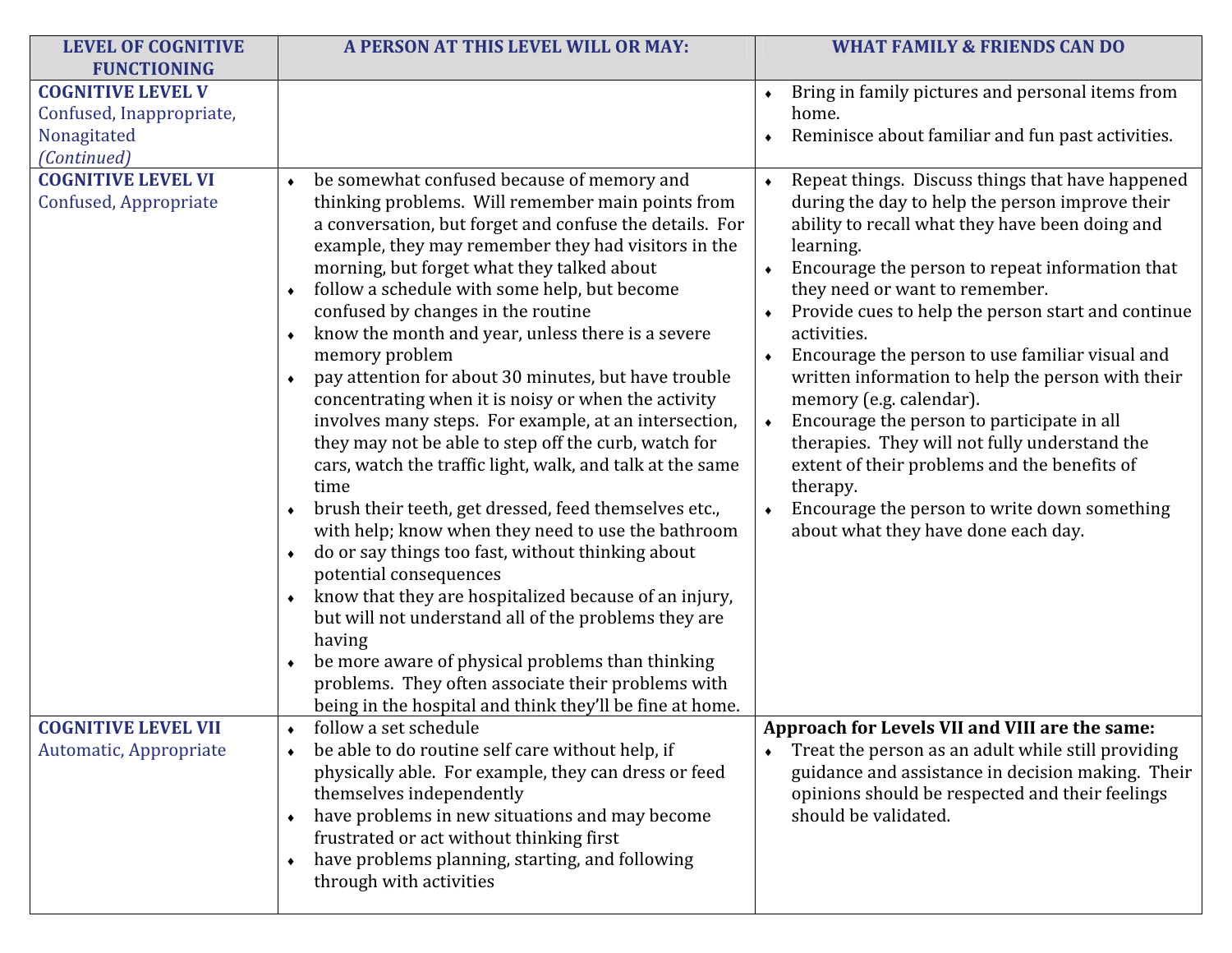| <b>LEVEL OF COGNITIVE</b><br><b>FUNCTIONING</b>                     | A PERSON AT THIS LEVEL WILL OR MAY:                                                                                                                                                                                                                                                                                                                                                                                                                                                                                                                                                                                                                                                                                                                                                     | <b>WHAT FAMILY &amp; FRIENDS CAN DO</b>                                                                                                                                                                                                                                                                                                                                                                                                                                                                                                                                                                                                                                                                                                                                                                                                                                                                                                                                                                                                                                                                                                                                                                                                                                                                                        |
|---------------------------------------------------------------------|-----------------------------------------------------------------------------------------------------------------------------------------------------------------------------------------------------------------------------------------------------------------------------------------------------------------------------------------------------------------------------------------------------------------------------------------------------------------------------------------------------------------------------------------------------------------------------------------------------------------------------------------------------------------------------------------------------------------------------------------------------------------------------------------|--------------------------------------------------------------------------------------------------------------------------------------------------------------------------------------------------------------------------------------------------------------------------------------------------------------------------------------------------------------------------------------------------------------------------------------------------------------------------------------------------------------------------------------------------------------------------------------------------------------------------------------------------------------------------------------------------------------------------------------------------------------------------------------------------------------------------------------------------------------------------------------------------------------------------------------------------------------------------------------------------------------------------------------------------------------------------------------------------------------------------------------------------------------------------------------------------------------------------------------------------------------------------------------------------------------------------------|
| <b>COGNITIVE LEVEL VII</b><br>Automatic, Appropriate<br>(continued) | have trouble paying attention in distracting or<br>$\blacklozenge$<br>stressful situations. For example, family gatherings,<br>work, school, church, or sports events<br>not realize how their thinking and memory problems<br>may affect future plans and goals. Therefore, they<br>may expect to quickly return to their previous<br>lifestyle or work<br>continue to need supervision because of decreased<br>safety awareness and judgment. They still do not fully<br>understand the impact of their physical or thinking<br>problems<br>think more slowly in stressful situations; be inflexible<br>or rigid, and they may seem stubborn. These<br>behaviors are common after brain injury<br>be able to talk about doing something, but will have<br>problems actually doing it. | Talk with the person as an adult. Use a natural<br>and respectful tone of voice and attitude. You may<br>need to limit the amount of information or the<br>complexity of the vocabulary, but do not talk<br>down to the person.<br>Be careful when joking or using slang, because the<br>person may take things literally and<br>misunderstand the meaning. Also, be careful<br>about teasing the person.<br>Be sure to check with the physicians on the<br>person's restrictions concerning driving, working,<br>and other activities. Do not rely only on the<br>person with the brain injury for information, since<br>they may feel they are ready to go back to their<br>previous lifestyle right away.<br>Help the person participate in family activities. As<br>the person begins to see some of the problems<br>they have in thinking, problem solving, and<br>memory, talk with the person about how to deal<br>with these problems without criticizing the<br>person. Reassure the person that the problems<br>are caused by the brain injury.<br>Strongly encourage the person to continue with<br>therapy to increase their thinking, memory and<br>physical abilities. They may feel that they are<br>completely normal. However, they are still<br>making progress and may benefit from continued<br>treatment. |
| <b>COGNITIVE LEVEL VIII</b><br>Purposeful, Appropriate              | realize that they have a problems with their thinking<br>and memory skills<br>begin to compensate for their problems; be more<br>$\blacklozenge$<br>flexible and less rigid in their thinking. For example,<br>they may be able to come up with more than one way<br>to solve a problem<br>be ready for driving or job training evaluation<br>$\bullet$<br>be able to learn new things at a slower rate                                                                                                                                                                                                                                                                                                                                                                                 | Discourage the person from drinking or using<br>drugs, due to medical complications. If substance<br>abuse is an issue, encourage the person to seek<br>outside help.<br>Encourage the person to use note taking as a way<br>$\blacklozenge$<br>to help with their remaining learning problems.<br>Encourage the person to do their self-care and<br>other daily activities as independently as possible.                                                                                                                                                                                                                                                                                                                                                                                                                                                                                                                                                                                                                                                                                                                                                                                                                                                                                                                      |